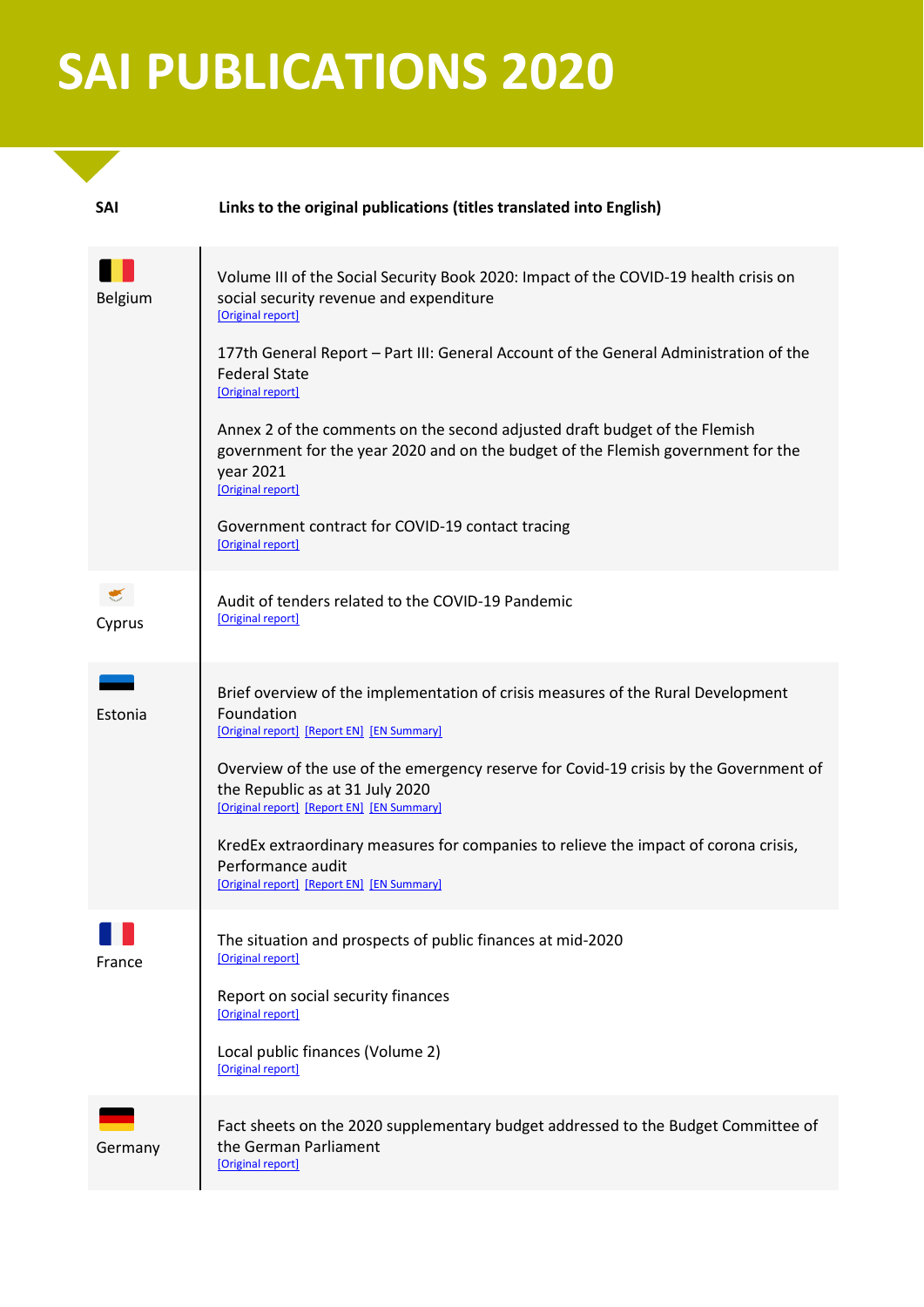|        | Special purpose report on the public hearing of the Budget Committee of the German<br>Parliament deliberating the second 2020 supplementary budget<br>[Original report] [EN Summary]                                                 |
|--------|--------------------------------------------------------------------------------------------------------------------------------------------------------------------------------------------------------------------------------------|
|        | Advisory report on capital grants given to Deutsche Bahn ("Need for better governance<br>of the proposed COVID-19 grants for Deutsche Bahn"): addressed to the Budget<br>Committee of the German Parliament<br>[Original report]     |
|        | Advisory report on the impact of the COVID-19 pandemic on the statutory health<br>insurance scheme, addressed to the Budget Committee of the German Parliament<br>[Original report]                                                  |
|        | Advisory report on furlough money: Government to mitigate the risk of fraud. Report<br>addressed to the Budget Committee of the German Parliament<br>[Original report] [EN Summary]                                                  |
|        | Advisory report on COVID-19 related funding needs of Deutsche Bahn group and<br>headroom for federal governance addressed to the Budget Committee of the German<br>Parliament<br>[Original report]                                   |
| Latvia | The COVID-19 crisis and the competent authorities' announcements concerning<br>procurement with the aim of restricting the COVID-19 outbreak and concerning<br>deviations in the compliance assessment of goods<br>[Original report] |
|        | Delivery process of personal protective equipment (protective face masks and<br>respirators) in the health sector<br>[Original report] [EN Summary]                                                                                  |
|        | The procurement system established by the Ministry of Defence and the procurements<br>made during the emergency to limit the spread of COVID-19<br>[Original report] [EN Summary]                                                    |
|        | The use of additional funding allocated to the Ministry of the Interior for the purchase<br>of personal protective equipment and disinfectants<br>[Original report] [EN Summary]                                                     |
|        | The use of funding allocated to the Ministry of Justice for transfer to the Latvian Council<br>of Sworn Notaries<br>[Original report]                                                                                                |
|        | The use of funding allocated to the Ministry of Justice for the payment of crisis benefits<br>to the clergy and ministries of religious unions (churches)<br>[Original report]                                                       |
|        | Distance learning in an emergency situation<br>[Original report] [EN Summary]                                                                                                                                                        |
|        | The use of the additional funding for bonuses for home affairs officials directly involved<br>in curbing the spread of COVID-19<br>[Original report] [EN Summary]                                                                    |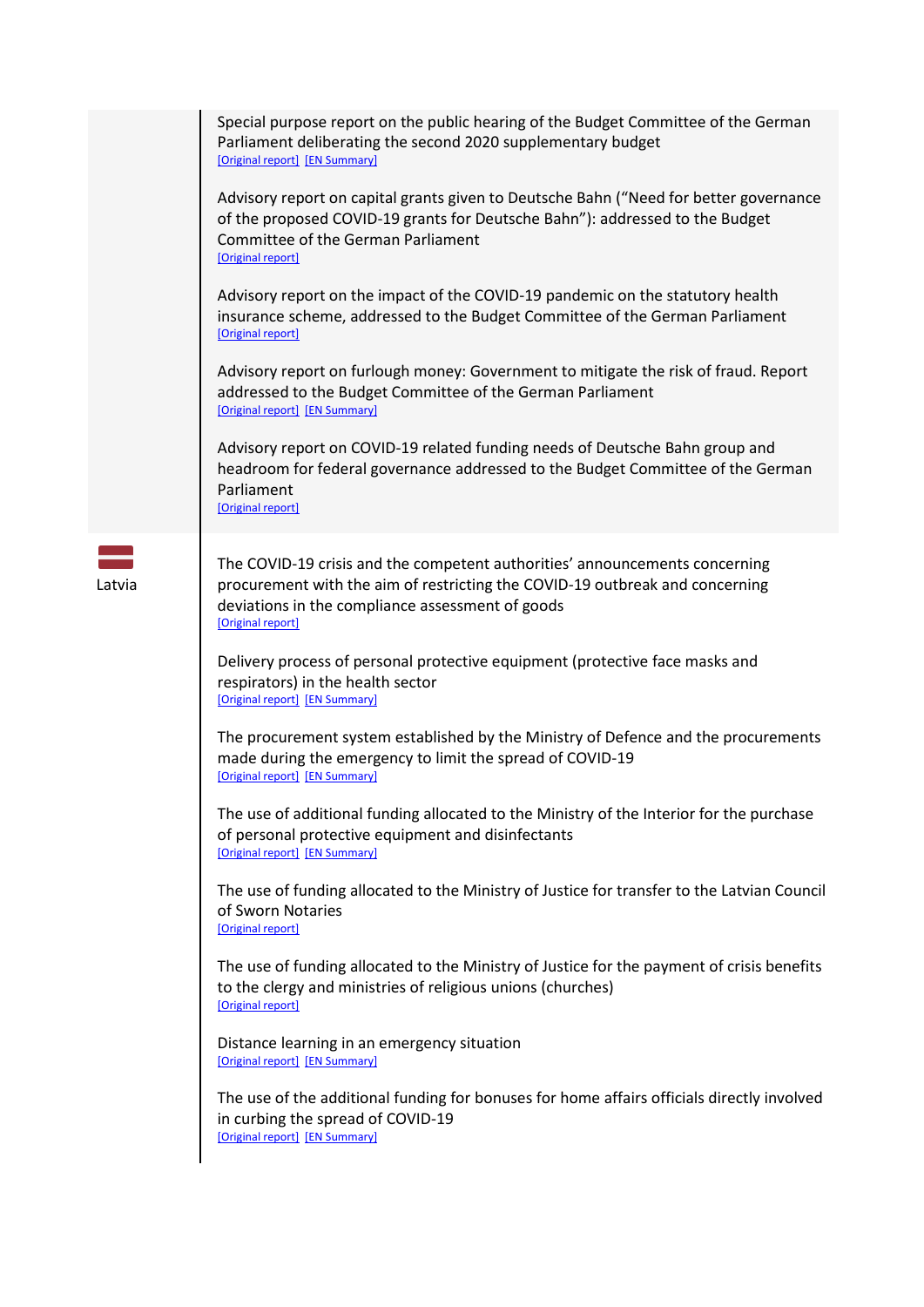|             | The use of funding allocated to the Ministry of Welfare for the payment of the<br>allowances to the idle time benefit for each dependent child and the idle time aid<br>benefit and the supplement to the payment thereof<br>[Original report]                                                  |
|-------------|-------------------------------------------------------------------------------------------------------------------------------------------------------------------------------------------------------------------------------------------------------------------------------------------------|
|             | The use of funding allocated to the Ministry of Welfare for the continuation of the<br>payment of parental benefit, one-time bonus to the state family benefit for the<br>payment of a disabled child and for the increase of the amount of childcare benefit<br>[Original report] [EN Summary] |
|             | Use of funding allocated to the Ministry of Finance for the payment of downtime<br>benefit<br>[Original report] [EN Summary]                                                                                                                                                                    |
|             | The use of funding allocated to the Ministry of Justice for bonuses to the employees of<br>the Prison Administration who have been directly involved in curbing COVID-19<br>[Original report] [EN Summary]                                                                                      |
|             | Allocation and use of the funds from the state budget programme "Contingency Funds"<br>for media support to mitigate the consequences of the COVID-19 crisis<br>[Original report] [EN Summary]                                                                                                  |
|             | Has the funding from the state budget program "Contingency Funds" for repair works in<br>hospitals been requested for unforeseen and unplanned needs in the annual budget?<br>[Original report]                                                                                                 |
|             | Use of funds allocated to electronic mass media in relation to the COVID-19 crisis<br>[Original report] [EN Summary]                                                                                                                                                                            |
| Lithuania   | Social Integration of Persons with Disabilities<br>[Original report] [EN Summary]                                                                                                                                                                                                               |
|             | Do the Changes in Education Determine Pupils' Better Learning Achievements?<br>[Original report] [EN Summary]                                                                                                                                                                                   |
|             | COVID-19 crisis and emergency management<br>[Original report] [EN Summary]                                                                                                                                                                                                                      |
|             | Management of Road Infrastructure<br>[Original report] [EN Summary]                                                                                                                                                                                                                             |
| Netherlands | Corona testing: what happened in the spring?<br>[Original report] [EN Summary]                                                                                                                                                                                                                  |
|             | Risk of abuse and improper use of NOW job retention scheme<br>[Original report]                                                                                                                                                                                                                 |
|             | Focus on digital teleworking<br>[Original report] [Report EN]                                                                                                                                                                                                                                   |
|             | Individual support to companies during the COVID crisis<br>[Original report] [EN Summary]                                                                                                                                                                                                       |
|             | The COVID crisis: the risks of sureties and loans to public finances<br>[Original report] [EN Summary]                                                                                                                                                                                          |